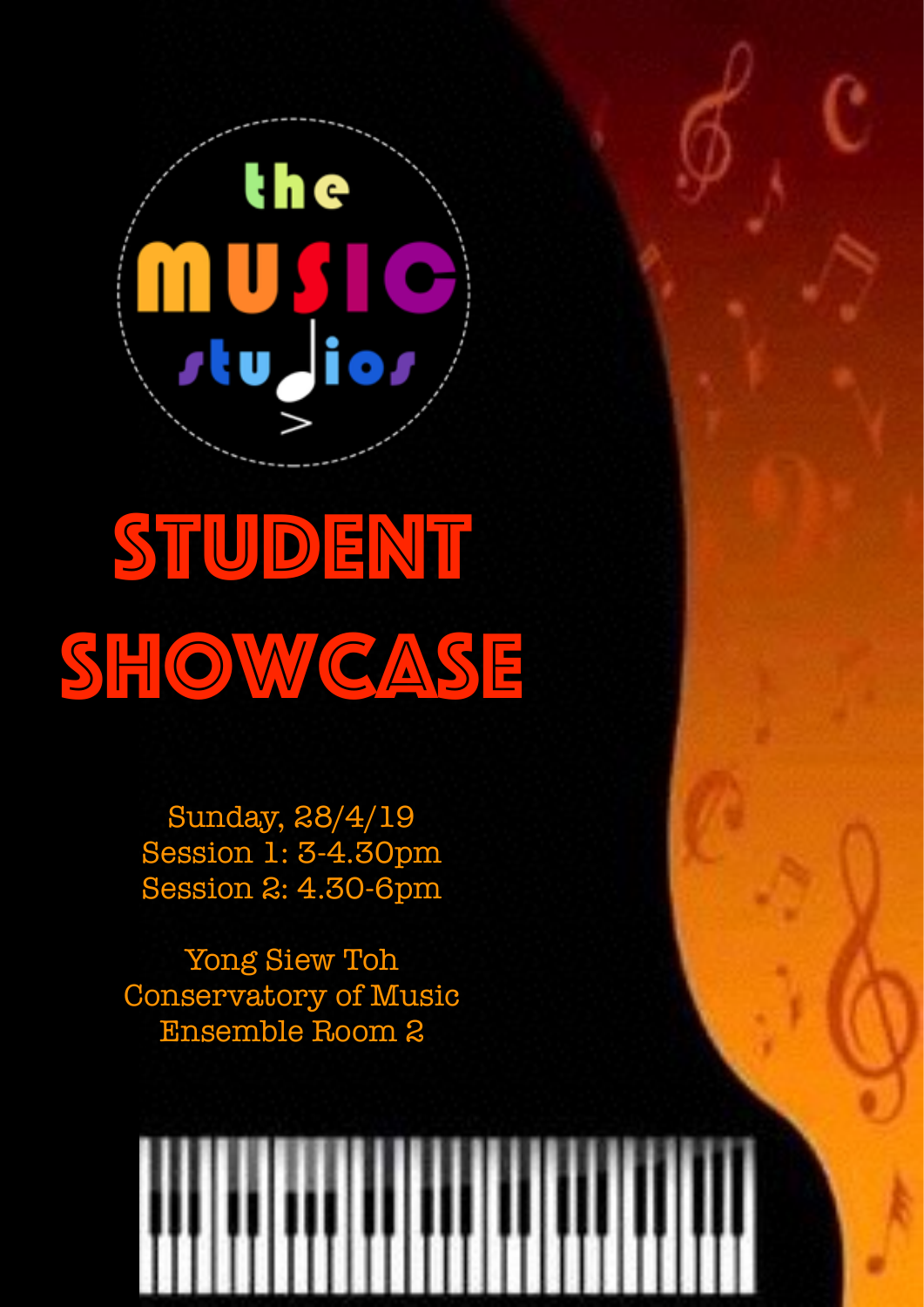## *Session 1*

Twinkling Star Skateboard Champs *Natalie Feng, student of Ms. Kris*t *Goh*

It's a Small World Pedal Pusher Blues This is not Jingle Bells The Little Piece *Emma Baker, student of Ms. Kris*t *Goh*

Arabesque, Op. 100 No.2 Lesson in C Ja-da *Jane Xin Wang Ai, student of Ms. Kris*t *Goh*

Sonatina in C major, Op 36 No. 1, mvt 1 Clementi *As*t*ea Ong, student of Dr. Khoo Hui Ling*

The Young Dancer, Op. 117 No. 7 **Trumpets** Party from TastenReisen Band 1 *Marion Lee, student of Ms. Goh Ruyin*

Menuet German Dance in C Major, WoO 8, No. 1 Arabesque, Op. 100 No. 2 *Eloise Kan, student of Ms. Arlene Chng* Alfred's Premier Piano Course, Lesson 1A

Sherman Barratt Faber Emma Baker

Burgmuller Diabelli Carleton

**Gurlitt** Kutnowski Hellbach

Wagenseil Beethoven Burgmuller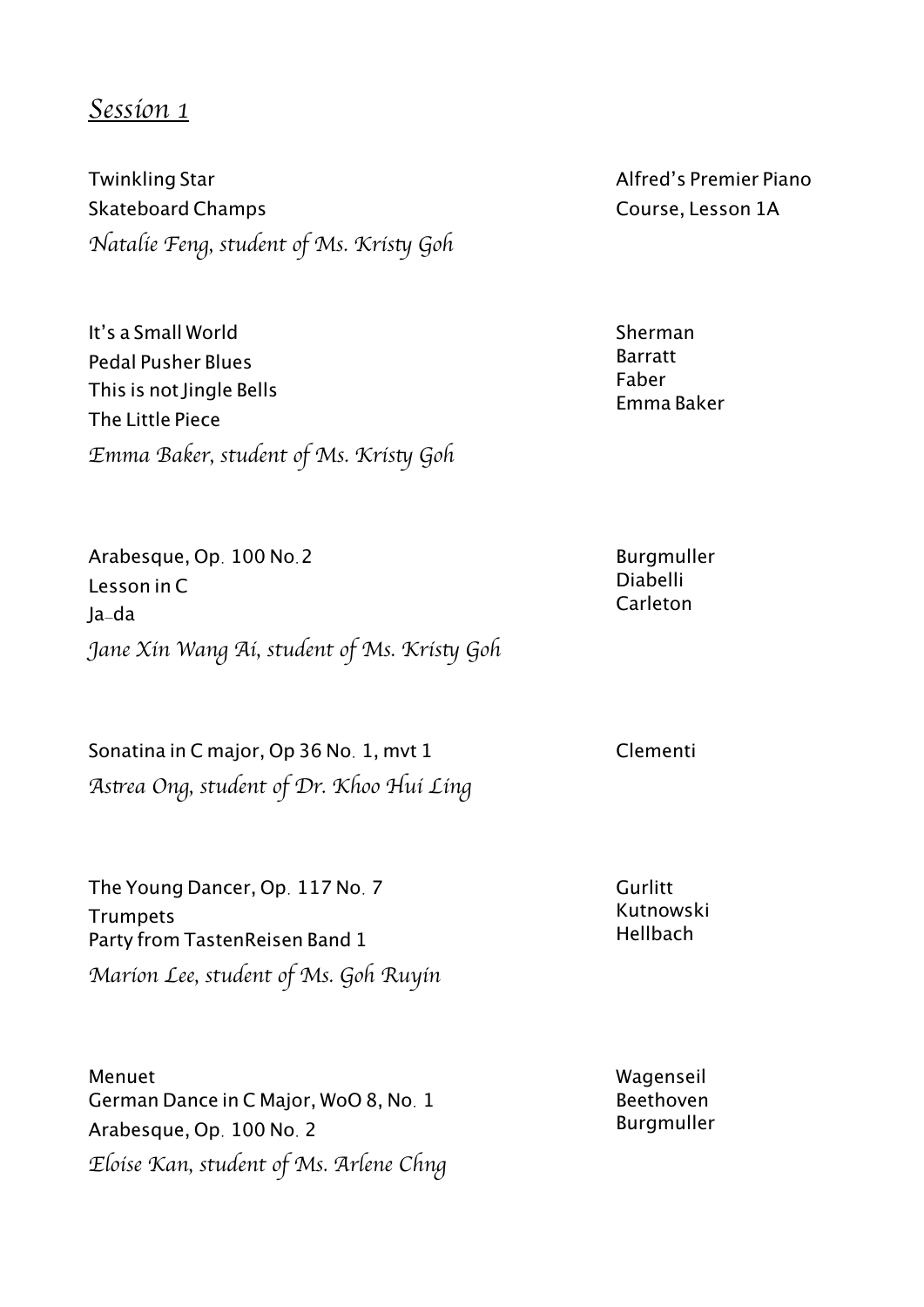To A Wild Rose from Woodland Sketches Bagatelle in C Major, Op.119 No.2 Les Petits Moulins a Vent  $($ The Little Windmills $)$ Scherzo in E major, Op.19 No. 2, from Aquarelles Waltz-Scherzo from Dances of the Dolls *Andrea Ong, student of Dr. Khoo Hui Ling*

Bransle de la Torche Allegretto Grazioso, Op. 205 No.11, from Kleine Blumen Wouldnt it be Loverly (from My Fair Lady)

*Charlene Yuan, student of Ms. Arlene Chng*

Asturias (Leyenda) from Suite Espagnole Albeniz *Ale*t*ea Ong, student of Dr. Khoo Hui Ling*

Etude in G major, Op. 91 No. 1 Moments Musicaux in F minor, Op. 94 No. 3 *Omair Azam, student of Ms. Goh Ruyin*

Gnossiene No .1 Clouds Solfeggio in C Minor *Yoricko, student of Ms. Goh Ruyin*

Invention No. 8 in F major BWV 779 Bagatelle in G minor Op. 119 No. 1 Scherzo in E major Op. 19 No. 2 from Aquarelles Waltz in A minor No. 19 Op. posth. Gnossienne No. 3 *Jus*t*ne Chan, student of Ms. Goh Ruyin*

**McDowell** Beethoven Couperin Gade **Shostakovich** 

Praetorius Gurlitt

Lerner & Loewe arr. Bullard

Moszkowski **Schubert** 

Satie Takemitsu C.P.E Bach

J.S. Bach Beethoven Gade Chopin Satie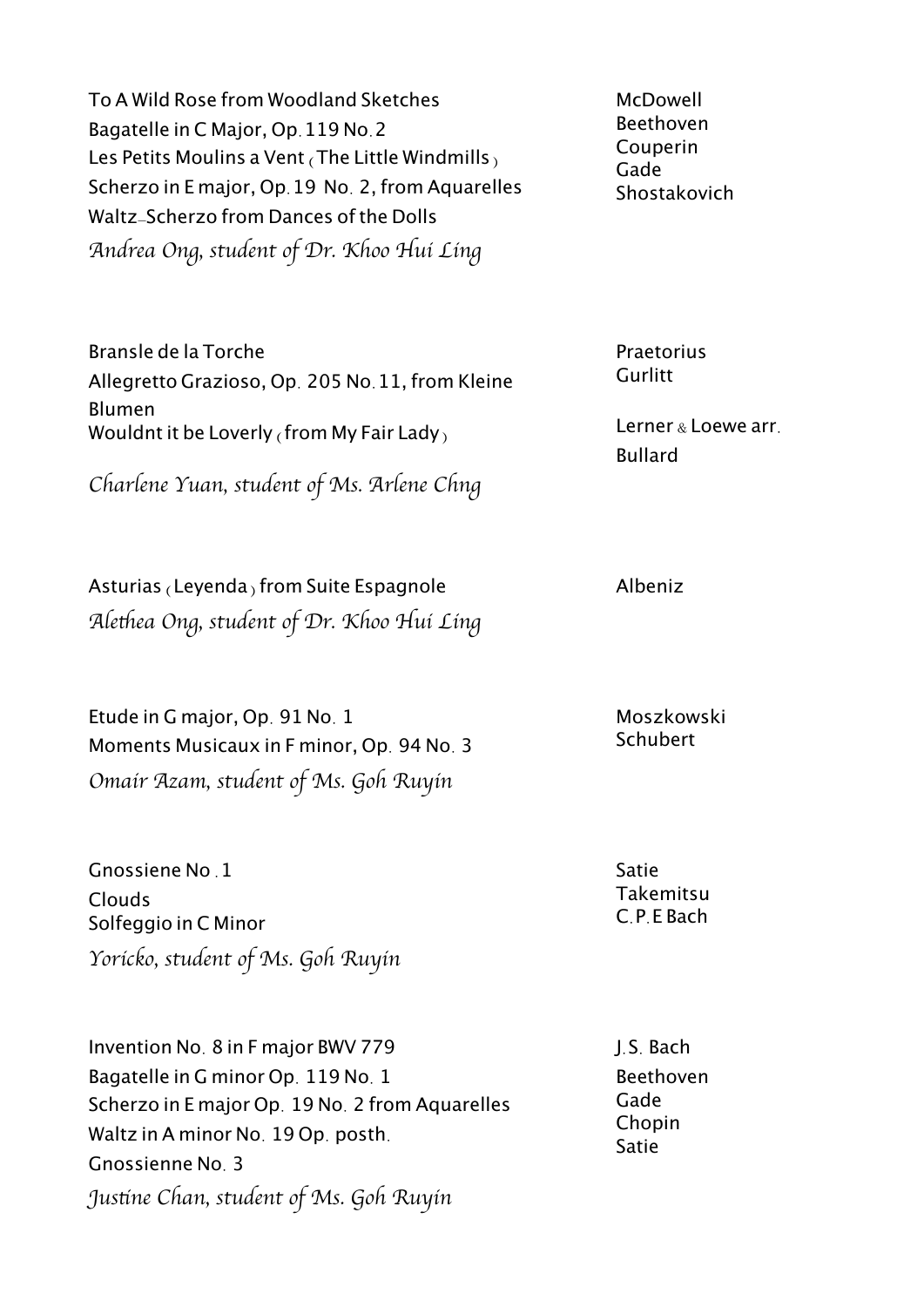## *Session 2*

The Lonely Road In the Hall of the Mountain King Rondo in G *Talia Yeo, student of Ms. Kris*t *Goh*

Cuckoo Clock Happy Day Squirrel Lullaby London Bridge Morning in the Forest Let's Expose March of the Little Bears *Lim Rui Tong, student of Ms. Kris*t *Goh*

Hedwig's Theme Williams, arr. Coates *Alexander Whi*t*, student of Ms. Goh Ruyin*

Minuet in C Cradle Song Happy Day *Bernade*t*e Wong, student of Ms. Arlene Chng*

Sonatina in C Major, Op 36. No. 3, mvt 1 The Clear Stream, Op. 100 No. 7 *Samuel Yeo, student of Ms. Arlene Chng* Swinstead Grieg Clementi

Yamaha Books 1 and 2

Duncombe Brahms King

Clementi Burgmuller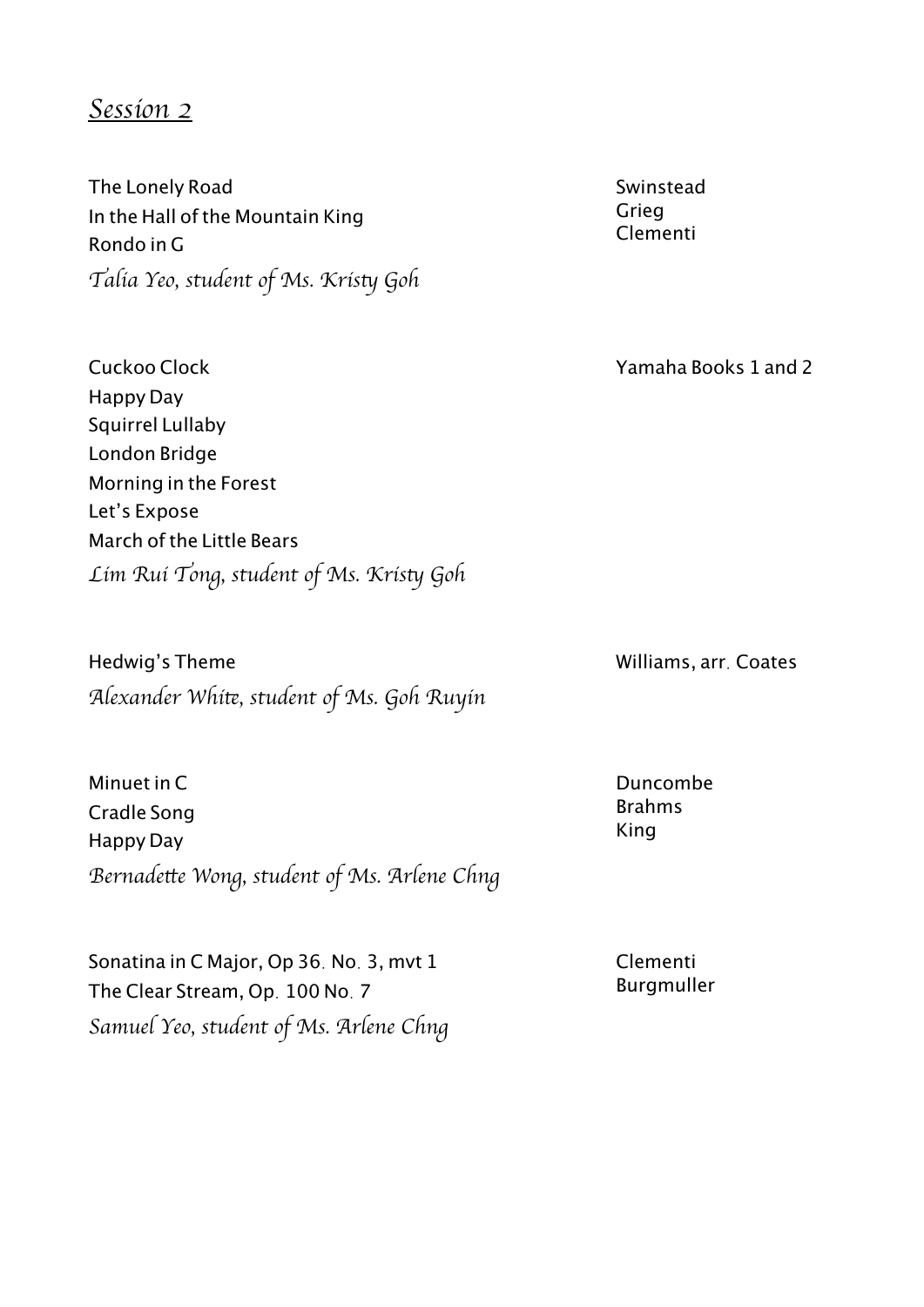Prelude in B Minor, Op. 28 No. 6 Chopin *Loi Zi Xuan, student of Dr. Khoo Hui Ling*

Scherzo in E major, Op. 19 No. 2, from Aquarelles The Musical Clock Toccata No. 2 in G Minor Gade Nielsen Leo *Jacob Whi*t*, student of Ms. Goh Ruyin*

| Prelude No. 6 in D Minor from The Well_Tempered | J.S. Bach |
|-------------------------------------------------|-----------|
| Clavier Book 2, BWV 875                         |           |
| Loi Yi Xuan, student of Dr. Khoo Hui Ling       |           |

Piano Sonata in C Minor, Op. 10 No. 1, myt 1 Beethoven *Hannah Kok, student of Dr. Khoo Hui Ling*

Piano Sonata No. 12 in F Major, K332, mvt 1 Mozart *Vic*t*ria Yong, student of Dr. Khoo Hui Ling*

Toccata from Pour le Piano, L.95 Debussy *Loi Yi Xuan, student of Dr. Khoo Hui Ling*

Prelude No. 21 in B-flat Major from The Well-Tempered Clavier Book 1, BWV 866 Etude in F Minor, Op. 25 No.2 J.S. Bach Chopin *Hannah Kok, student of Dr. Khoo Hui Ling*